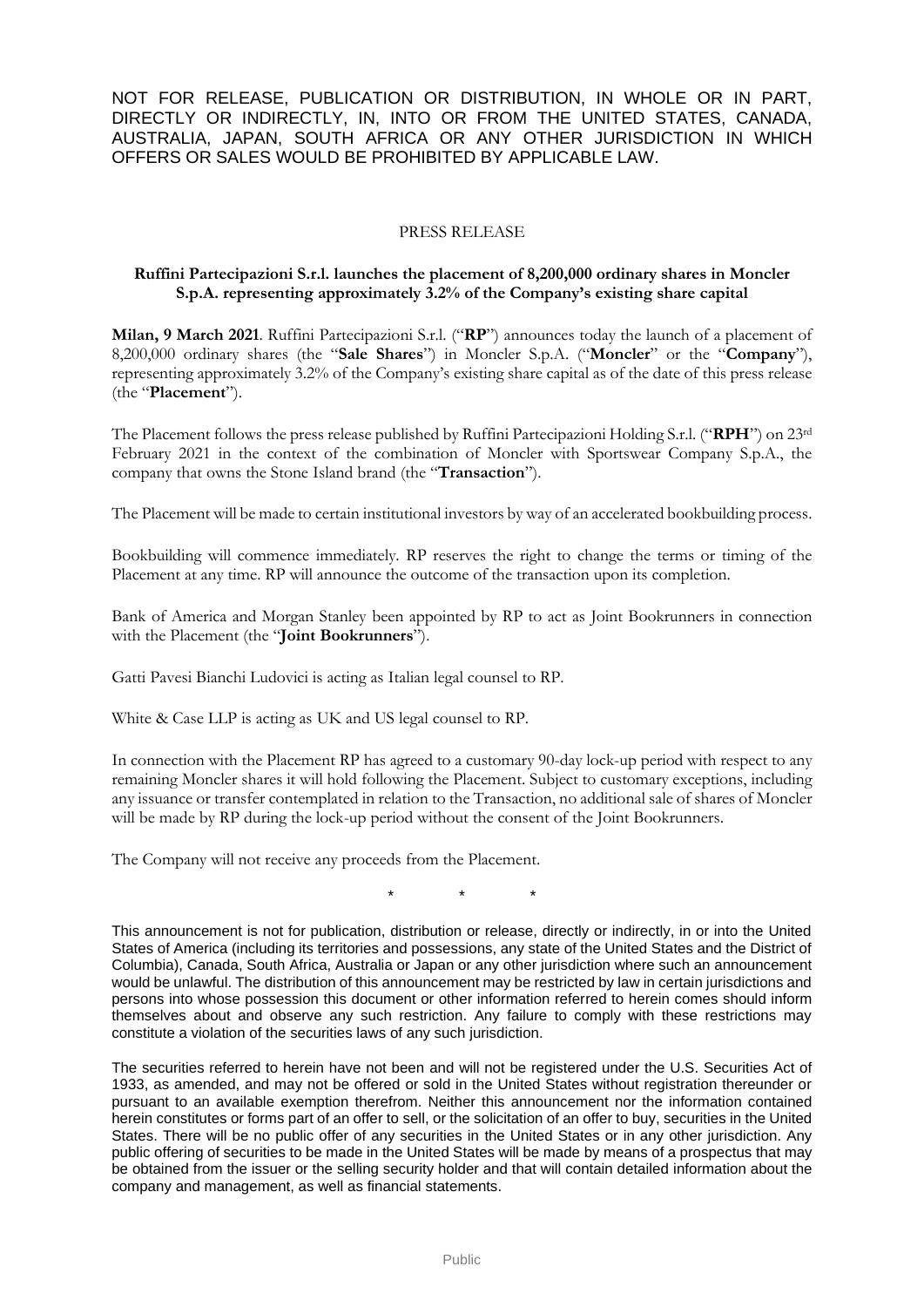In any member state of the European Economic Area, this announcement and any offer if made subsequently is, and will be, directed only at persons who are "qualified investors" within the meaning of Article 2(e) of Regulation (EU) 2017/1129 and amendments thereto.

In the United Kingdom, this announcement is only being distributed to and is directed at "qualified investors" within the meaning of Article 2(e) of Regulation (EU) 2017/1129, as it forms part of domestic law in the United Kingdom by virtue of the European Union (Withdrawal) Act 2018, (a) having professional experience in matters relating to investments falling within Article 19(5) of the Financial Services and Markets Act (Financial Promotion) Order 2005, as amended (the "Order"); (b) who are high net worth entities described in Article 49(2) (a) to (d) of the Order; or (c) other persons to whom they may lawfully be communicated (all such persons together being referred to as "Relevant Persons"). Any investment or investment activity to which this announcement relates will only be available to and will only be engaged in with Relevant Persons. Any person who is not a Relevant Person should not act or rely on this announcement or any of its contents.

In connection with any offering of the securities of Moncler S.p.A., the Joint Bookrunners and any of their affiliates acting as an investor for its own account may take up as a proprietary position any securities and in that capacity, may retain, purchase or sell for their own account such securities. In addition, the Joint Bookrunners or their affiliates may enter into financing arrangements and swaps with investors in connection with which the Joint Bookrunners (or their affiliates) may from time to time acquire, hold or dispose of shares. The Joint Bookrunners do not intend to disclose the extent of any such investment or transactions otherwise than in accordance with any legal or regulatory obligation to do so.

Any offer and sale of the securities in Canada will be made on a private placement basis only and is exempt from the requirement that the Company prepares and files a prospectus under applicable Canadian securities laws. Any resale of the securities into Canada must be made in accordance with applicable Canadian securities laws, which may vary depending on the relevant jurisdiction, and which may require resales to be made in accordance with Canadian prospectus requirements, a statutory exemption from the prospectus requirements, in a transaction exempt from the prospectus requirements or otherwise under a discretionary exemption from the prospectus requirements granted by the applicable local Canadian securities regulatory authority. These resale restrictions may under certain circumstances apply to resales of the securities outside of Canada. There will be no public offering of the securities in Canada. This Announcement does not contain all of the information that would normally appear in a prospectus under applicable Canadian securities laws. No securities commission or similar authority in Canada has reviewed or in any way passed upon this announcement or the merits of the securities. Any representation to the contrary is an offense. This announcement is not, and under no circumstances is to be construed as, a prospectus, an advertisement or a public offering of the securities in Canada.

No offer and sale of securities is or will be made in Canada, except to persons who are: (a) a "accredited investor" within the meaning of Section 1.1 of National Instrument 45-106 – Prospectus Exemptions ("NI 45- 106") of the Canadian Securities Administrators or subsection 73.3(1) of the Securities Act (Ontario) (the "OSA"), as applicable, and is either purchasing the securities as principal for its own account, or is deemed to be purchasing the securities as principal for its own account in accordance with applicable Canadian securities laws, for investment only and not with a view to resale or redistribution; (b) not created or used solely to purchase or hold the securities as an accredited investor under NI 45-106; (c) a "permitted client" within the meaning of National Instrument 31-103 – Registration Requirements, Exemptions and Ongoing Registrant Obligations ("NI 31-103") of the Canadian Securities Administrators; and (d) entitled under applicable Canadian securities laws to purchase the securities without the benefit of a prospectus under such securities laws.

The information contained in this announcement is for background purposes only and does not purport to be full or complete. No reliance may be placed for any purpose on the information contained in this announcement or its accuracy or completeness. This announcement does not purport to identify or suggest the risks (direct or indirect) which may be associated with an investment in the securities. Any investment decision in connection with the securities must be made solely on the basis of all publicly available information relating to the securities (which has not been independently verified by the Joint Bookrunners).

This announcement and any subsequent offer of securities may be restricted by law in certain jurisdictions and persons receiving this announcement or any subsequent offer should inform themselves about and observe any such restriction and must not under any circumstances forward this announcement to any other person. Failure to comply with such restrictions may violate securities laws of any such jurisdiction.